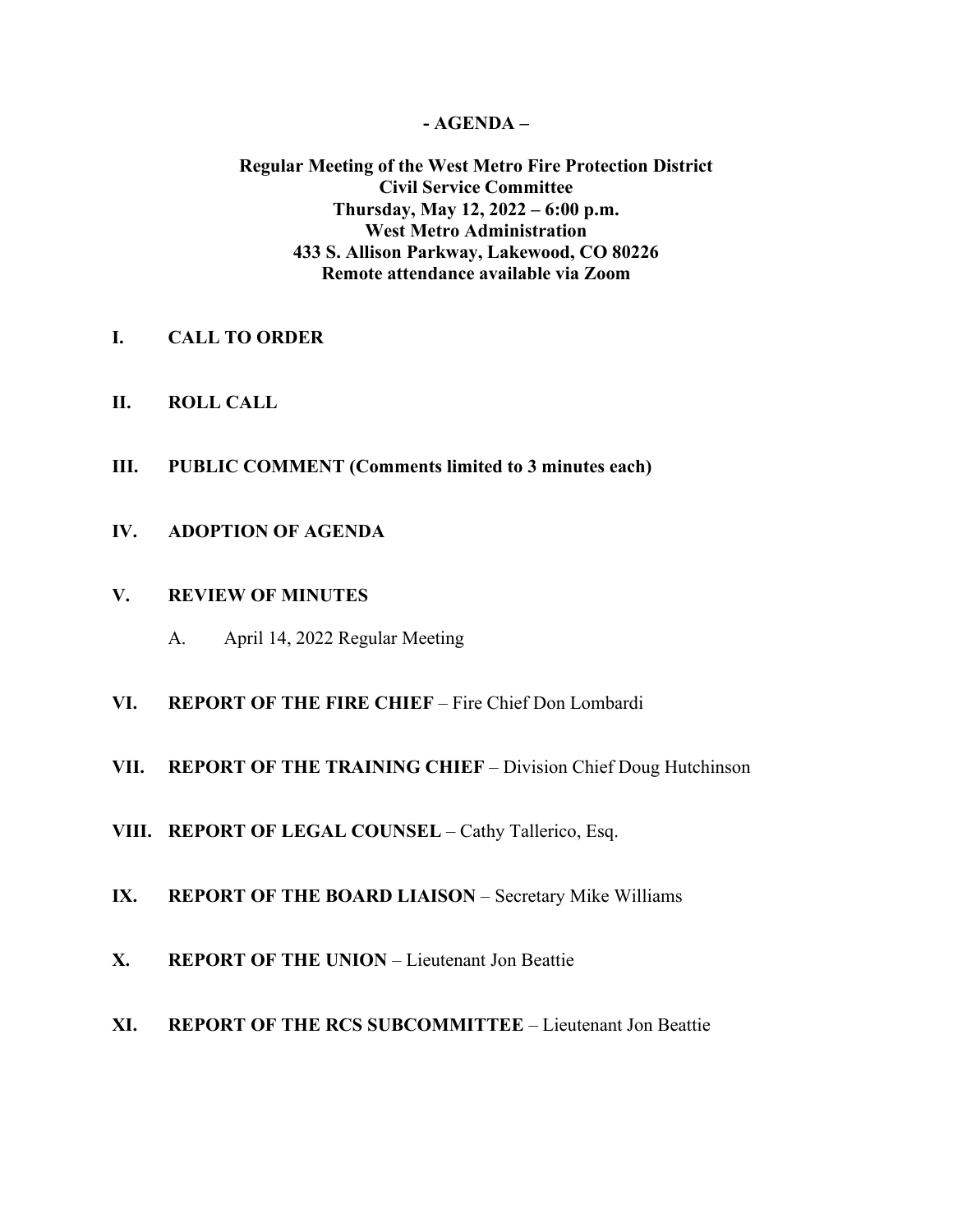# **XII. FINANCIAL REPORT –** Division Chief Doug Hutchinson

A. Budget Review

### **XIII. OLD BUSINESS**

- A. 2022 Lieutenant Promotional Exam
	- 1. Reading List
	- 2. Notice

### **XIV. NEW BUSINESS**

- A. Selection Process for Two New Civil Service Committee Members
- B. Election of Interim President and Vice President

## **XV. OTHER MATTERS**

#### **XVI. EXECUTIVE SESSION**

### **XVII. ADJOURNMENT**

### **XVIII.ANNOUNCEMENTS**

| May 17, 2022  | 6:30 p.m., Board of Directors Meeting, 433 S.<br>Allison Parkway, Lakewood, CO      |
|---------------|-------------------------------------------------------------------------------------|
| June 9, 2022  | 6:00 p.m., Civil Service Committee Meeting, 433 S.<br>Allison Parkway, Lakewood, CO |
| June 21, 2022 | 6:30 p.m., Board of Directors Meeting, 433 S.<br>Allison Parkway, Lakewood, CO      |
| July 14, 2022 | 6:00 p.m., Civil Service Committee Meeting, 433 S.<br>Allison Parkway, Lakewood, CO |
| July 19, 2022 | 6:30 p.m., Board of Directors Meeting, 433 S.<br>Allison Parkway, Lakewood, CO      |